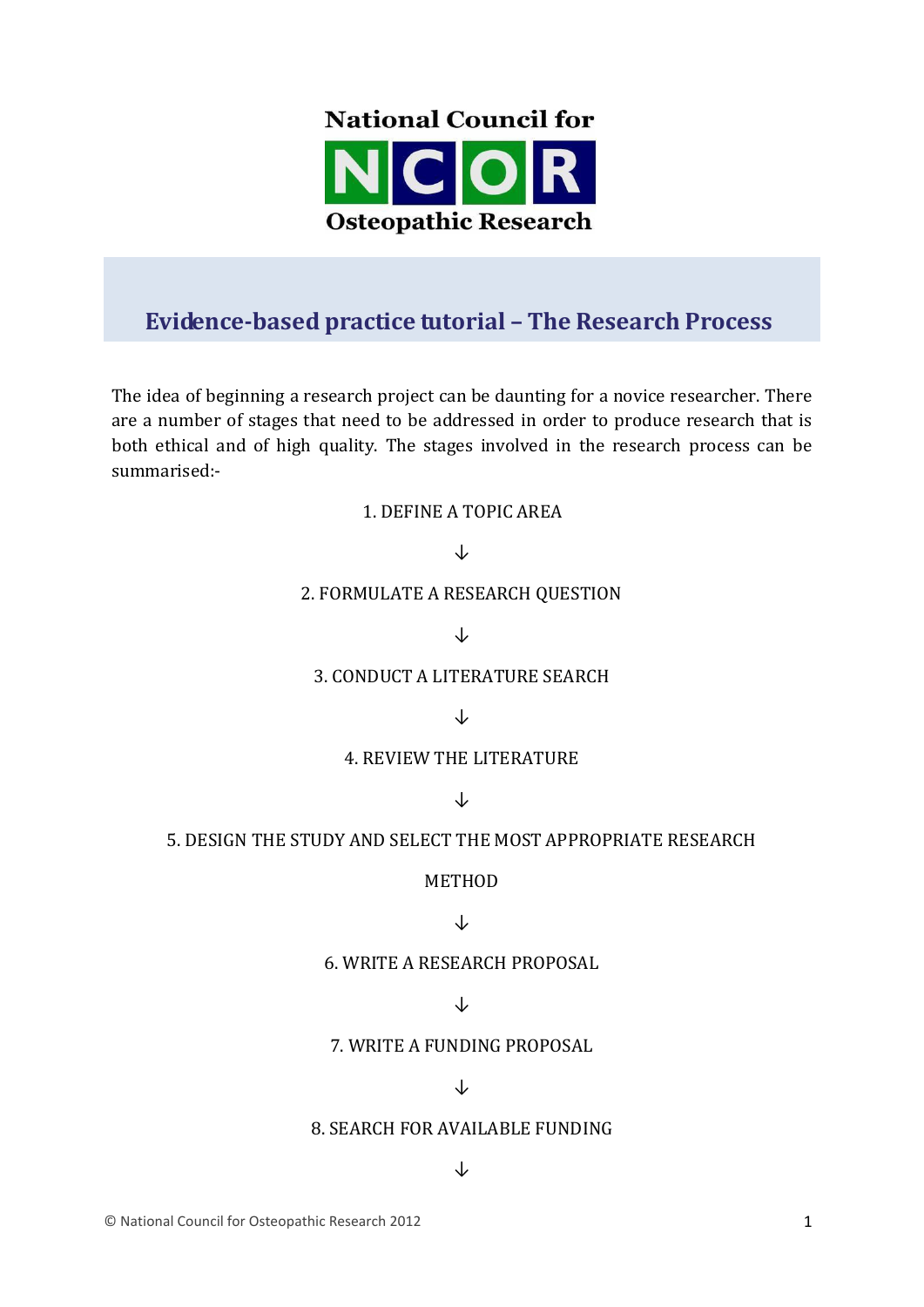#### 9. OBTAIN ETHICAL APPROVAL

### ↓

### 10. COLLECT DATA

#### ↓

### 11. ANALYSE THE DATA AND INTERPRET THE FINDINGS

#### ↓

#### 12. RITE A REPORT INCLUDING IDENTIFYING HOW FINDINGS COULD BE

#### RELEVANT TO PRACTISE

#### ↓

# 13. DISSEMINATE RESEARCH FINDINGS TO SUITABLE JOURNALS, CONFERENCES, PATIENTS ETC

Each of the steps will be briefly covered in turn.

#### **Step 1. Define a topic area.**

Osteopathy is based on the ethos of treating the patient rather than discrete diseases. The patients who consult osteopaths can arrive with a number of disorders and this can give rise to a wide variety of special interests for osteopaths, which can lead to research questions. Research questions can also arise for other osteopaths who find they simply want to know more about a specific area of practice. Focusing on a specific topic area is a more productive approach.

#### **Step 2. Formulate a research question.**

This can be achieved most easily by using the PICO(T) formula that was discussed in Tutorial number 1 in November, 2004. The most important part of any search is to have a clear question formulated, either mentally or in written form; without this a significant amount of time can be spent simply going around in circles. Four key components of a question must be considered when looking for information relevant to practice. The question guides the search:

- **P Population or Patient: Who are the patients about whom you need further** information?
- **I I**ntervention or Indicator: What is the osteopathic treatment plan, allopathic management, diagnostic test, pharmaceutical management, surgical procedure or dietary change you are interested in?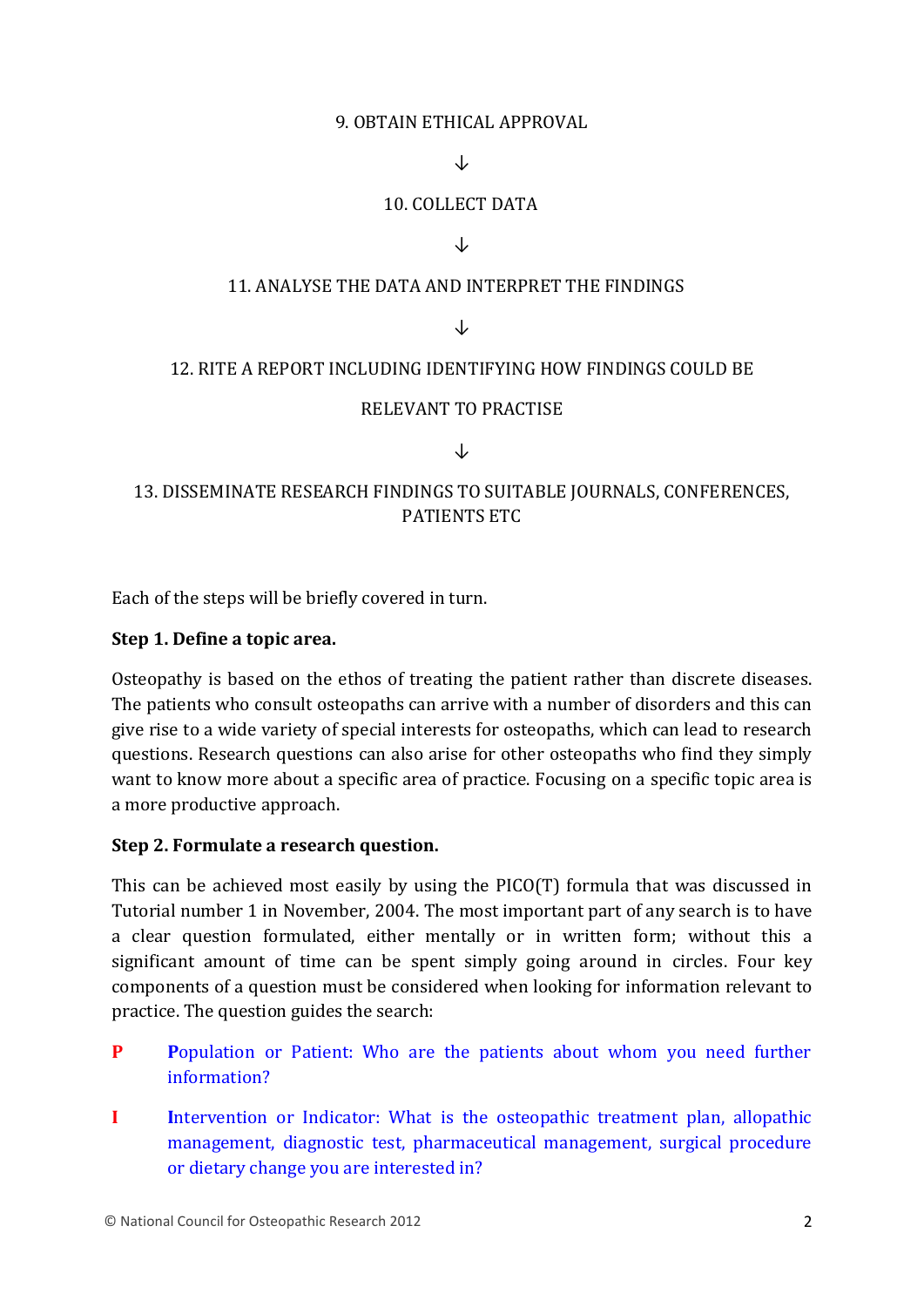- **C C**omparator or Control: What is the alternative treatment strategy, technique or other procedure that you will be comparing your intervention to?
- **O** Outcome: What effect will the intervention being considered have on the patient?
- **T** Time: What is the timescale (if any) involved in the project?

© Glasziou, Del Mar and Salisbury

### **Example:**

**Question: "Do patients with osteoarthritis of the knee joint(s) find osteopathy or non- steroidal anti-inflammatory medication most beneficial for pain relief?**

**Patient/population: Patients with osteoarthritis OR arthrosis in the knee joints.**

**Intervention/indicator: Osteopathy OR osteopathic treatment (Using osteopath\* will cover both terms).**

**Comparator/control: Non-steroidal anti-inflammatory medication OR NSAIDs OR medication.**

# **Outcome: Pain relief.**

In Evidence Based Practice (EBP) research questions can include a variety of examples: interventions, aetiology and risk factors, frequency, diagnosis, prognosis and prediction. In each case the PICO method can be used to formulate a suitable question. It is important to identify keywords that relate to the research question; one of the easiest methods is to tabulate them so that searching can be done in an organised and time efficient manner.

# **Step 3. Conduct a literature search.**

When conducting a search for literature it can be surprising just how many research studies have been carried out. It is important, therefore to use very clear keyword and truncation terms. Truncation is described in Evidence Based Practice Tutorial number 3 and can be found at [www.ncor.org.uk.](http://www.ncor.org.uk/) The use of BOOLEAN operators to narrow or widen a search has been described in Evidence Based Practice Tutorial number 1 and can be found at [www.ncor.org.uk.](http://www.ncor.org.uk/) All of the information in these tutorials has also been published in earlier editions of The Osteopath starting in November, 2004. Literature can be found at a number of locations; PubMed (www.ncbi.nlm.nih.gov) remains the largest free to access database. The osteopathic education institutions have libraries containing old copies of various journals. New ventures such as the "osteoselect" website (www.osteoselect.com) give access to various databases and other resources for the payment of a modest membership fee. The Research Council for Complementary Medicine (www.rccm.org.uk) also conducts literature searches for the payment of a fee.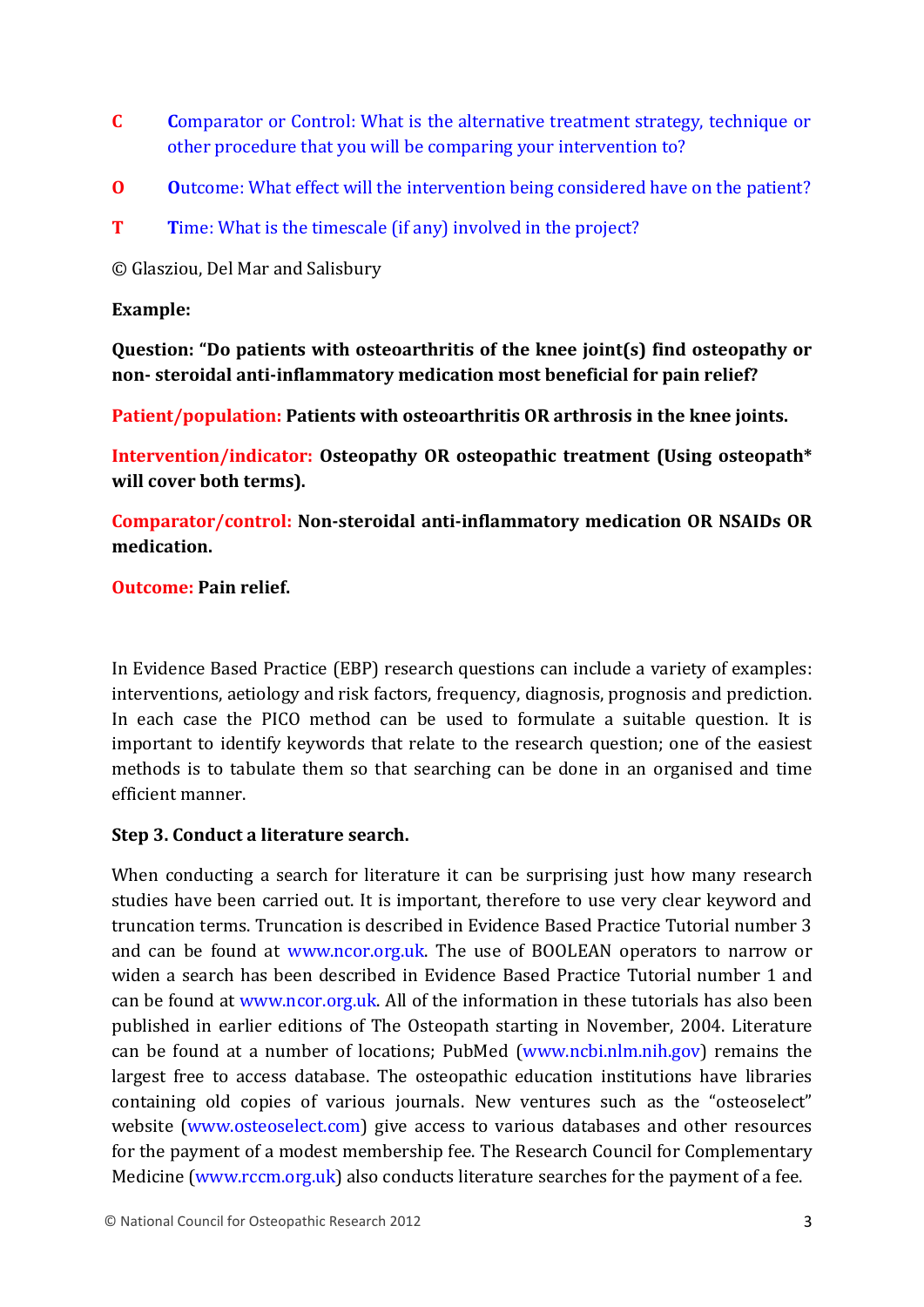**Step 4. Review the literature**. When literature has been located, it is important to attempt to appraise the articles since the quality of information found on the internet can be variable. A variety of critical appraisal tools are freely available. A wide selection covering many study designs can be found at [www.phru.nhs.uk/casp/learning\\_resources.htm.](http://www.phru.nhs.uk/casp/learning_resources.htm) Critical appraisal of the literature has also been covered in the previous three editions of The Osteopath and can be found at [www.ncor.org.uk.](http://www.ncor.org.uk/) Reviewing the literature can be quite daunting initially and it can be helpful to have checklists to follow to try and identify the criteria that should be covered in good quality research papers. It is a process that becomes easier with practice. Reviewing the literature is an essential stage of the research process as it helps a researcher to discover if their area of interest or research question has already been investigated. Research should aim to answer novel research questions and thereby fill gaps in the literature currently available.

# **Step 5. Design the study and select the most appropriate research method.**

A variety of research designs exist and it is important to be quite clear about the aim of the research project in order to select the most appropriate design. If two interventions are being tested the randomised control design can be the most suitable. If survey information is required, a number of survey methods exist e.g. questionnaires and interviews. Further information on this type of research can be found at [www.socialresearchmethods.net/kb/survey.htm.](http://www.socialresearchmethods.net/kb/survey.htm)

Consideration of other research designs can be found in the December 2005/January 2006 edition of The Osteopath. Suitable sample sizes must be present in research studies in order to give the study adequate power. Advice on sample sizes and sampling can be found on a variety of websites e.g. [www.sgul.ac.uk/depts/phs/guide/guide.htm](http://www.sgul.ac.uk/depts/phs/guide/guide.htm) and [www.sportsci.org/resource/stats.](http://www.sportsci.org/resource/stats)

# **Step 6. Write a research proposal.**

Writing a research proposal, although daunting, can be a helpful exercise to concentrate the focus of a research idea into the practicalities of conducting a research study. A research proposal will vary from study to study but some common features should exist:

- A title should be present which should clearly express the research question.
- An abstract or summary should briefly outline the aim of the study, how it will be conducted and what it is intended to achieve.
- A rationale for the project should attempt to place the study in context; the research should be attempting to address an area that hasn't already been investigated.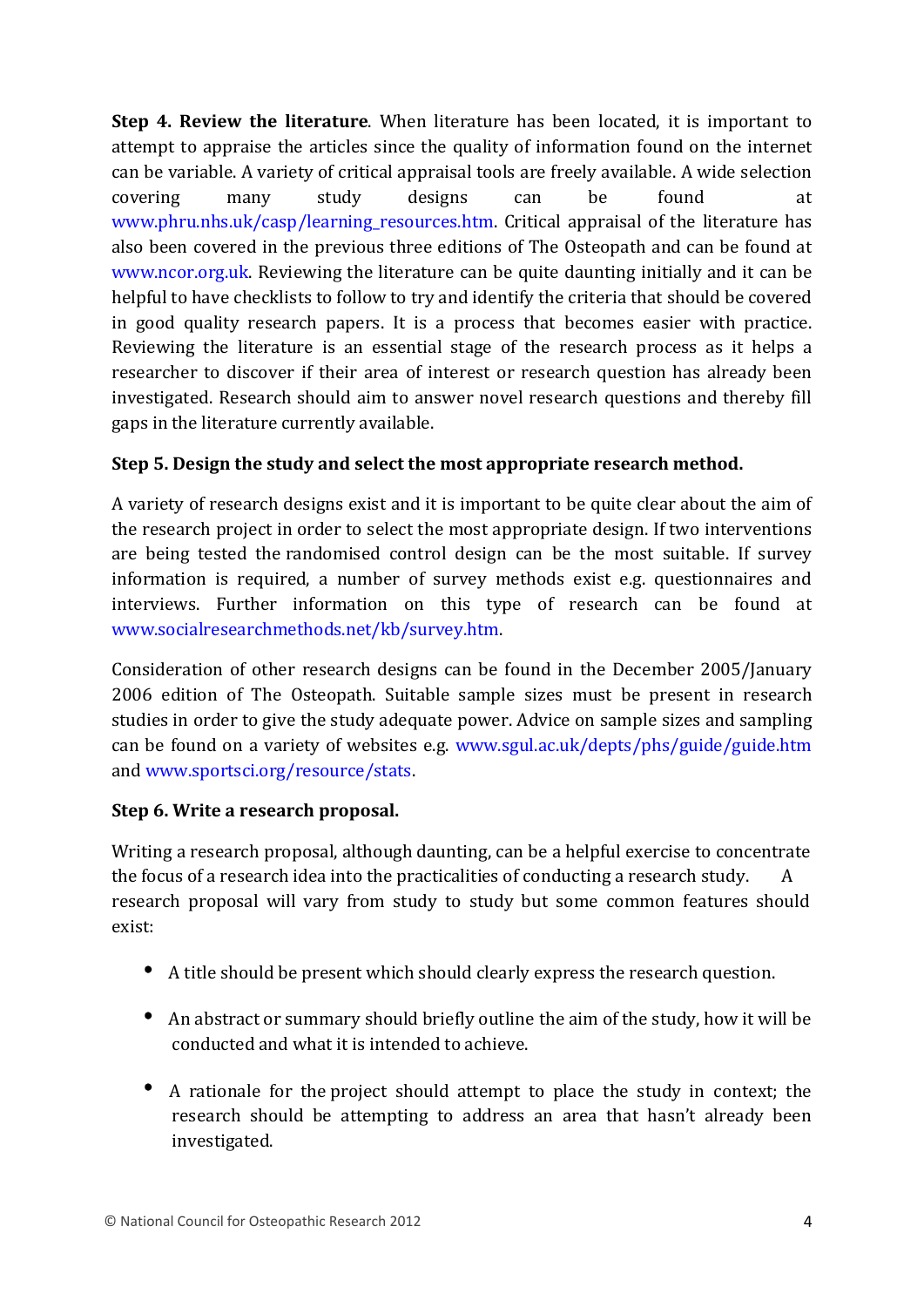- The aim or objective of the study should be clearly defined. This should stress the importance of the study and its contribution to the body of knowledge.
- The method for the study should be clearly described and give an indication of numbers of patients involved, inclusion and exclusion criteria, recruitment methods, data collection methods and frequency, analysis of data and the proposed dissemination of research findings.
- Ethical considerations will be described in the method and should clearly describe the type of ethical opinion to be sought e.g. NHS Research Ethics Committee (REC) or REC within an educational establishment. For all research involving human participants, an ethical opinion must be sought.
- The benefits of the study to a profession/scientific community and patients should also be clearly described.
- Resources and costs should be disclosed. The sources of any funding or proposed funding should be disclosed. A clear consideration of the costs for the study should be disclosed to ensure that sufficient funding is available to complete the study. It is highly unethical to begin a research study and run out of money to complete it.
- Details of peer review should be disclosed. The peer review process can offer suggestions on the suitability of methodology, suggestions regarding patient groups and the type of data to be collected. For novice researchers this stage is invaluable as a source of guidance to avoid pitfalls that are costly in terms of time and resources.

Osteopaths working in the NHS would need to discuss their proposed project with their manager and it would also have to be submitted for approval by the appropriate research and development (R&D) department.

# **Step 7. Write a funding proposal**

Location of funding is frequently difficult. Funding available for osteopathic research can be especially hard to locate particularly if a researcher has no established "track record" of previous funding awards. Writing a funding proposal is a task that can be aided significantly by enlisting the assistance of an experienced researcher.

#### **Step 8. Search for available funding**

Osteopathy, in combination with complementary therapies does not enjoy access to significant sources of funding. Some of the larger health insurers e.g. BUPA establish research priorities each year and proposals are invited. Charitable organisations e.g. BackCare also put out calls for research proposals throughout the year. The position for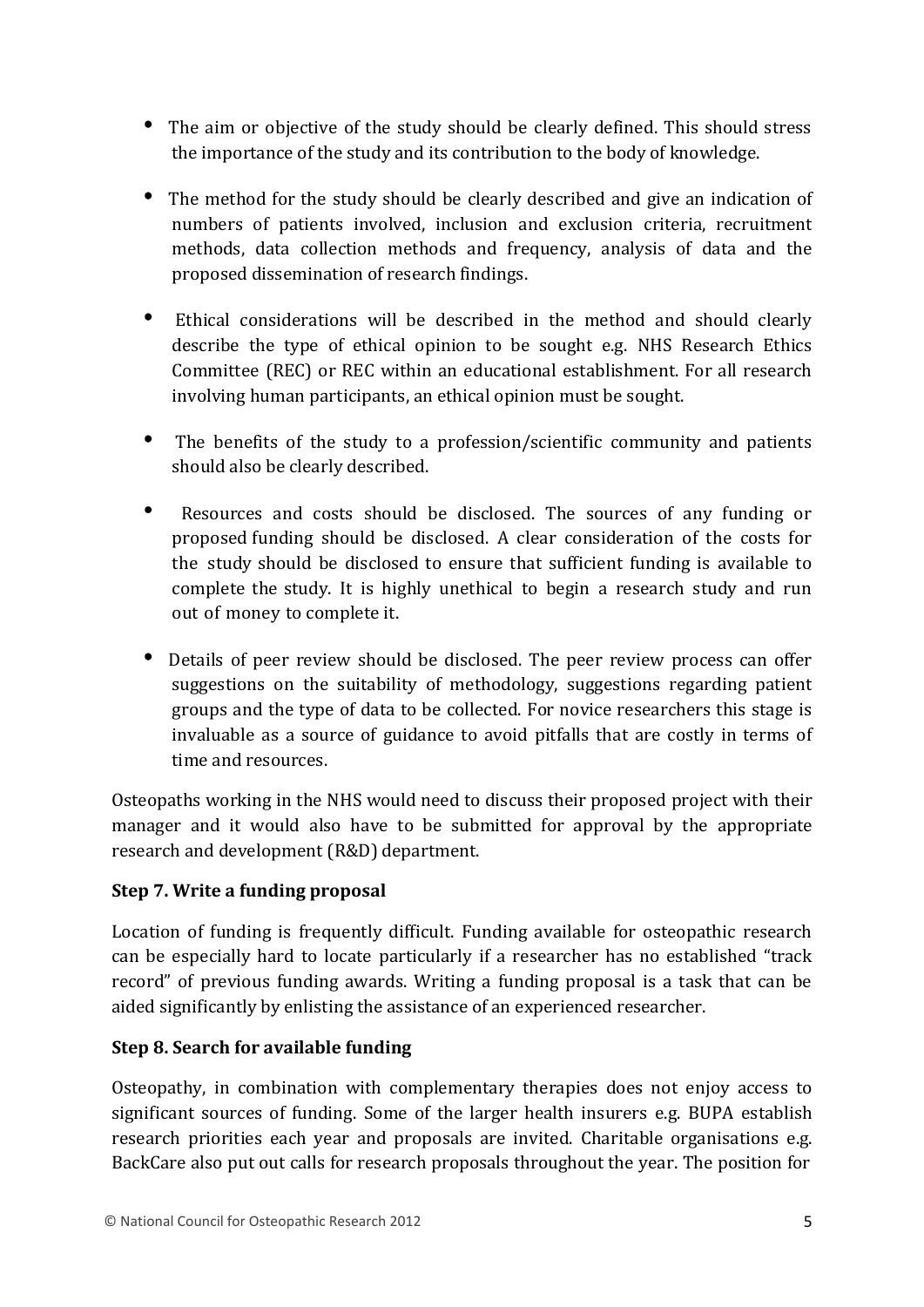single handed practitioners wishing to conduct research does, however, remain very challenging.

# **Step 9. Obtain ethical approval.**

The need to obtain ethical approval for a study will depend on whether a study can be defined as research or audit. Audit does not usually require ethical approval; research does. Practitioners working within the NHS or working with patients in private practice who have been directly referred by the NHS need to gain approval through an NHS Research Ethics Committee (REC). Osteopaths working in private practice can seek approval through such committees but this can take significant periods of time. Many RECs are already very busy and some have very little experience of osteopathy, which can add to delays as they require further clarification of terms. Evidence of insurance cover, a patient information sheet, a patient invitation letter and a copy of the consent form must also be provided with the submission form to an ethics committee. The length of time to obtain this type of approval must be factored in to any research study.

Osteopathic education institutions have their own ethics arrangements; other HEIs also have their own REC arrangements to give approval to student projects at all levels of education e.g. undergraduate, masters and doctoral level. Further information about RECs can be found at the Central Office for Research Ethics Committees (COREC) via [www.corec.org.uk.](http://www.corec.org.uk/)

# **Step 10. Collect Data**

The type of data to be collected and the manner in which it will be collected should be clearly described in the research protocol. This should give information about the type of instrument used to collect data e.g. a questionnaire or some form of measuring equipment e.g. a goniometer. The number of patients from whom data will be collected, how frequently and with what time intervals should be described. Statistical advice should be sought before data collection begins to ensure that the right type and quantity of data will be collected to be able to answer the research question. A research study that lacks significant numbers of participants to have any statistical power may not gain ethical approval. Awareness of bias in the researcher(s) and the research subjects should also be considered.

The Data Protection Act, 1998 clearly stipulates criteria for the appropriate use of patient data; this includes issues of confidentiality and the need to anonymise patients' data using codes. Further information on the Data Protection Act can be found at the Information Commissioner's website [www.informationcommissioner.gov.uk.](http://www.informationcommissioner.gov.uk/)

# **Step 11. Analyse the data and interpret the findings.**

A wide variety of statistical programmes are available for analysis of research data. The type of programme used will be largely defined by the type of research methodology used e.g. qualitative or quantitative. Suitable coding can be carried out on both types of